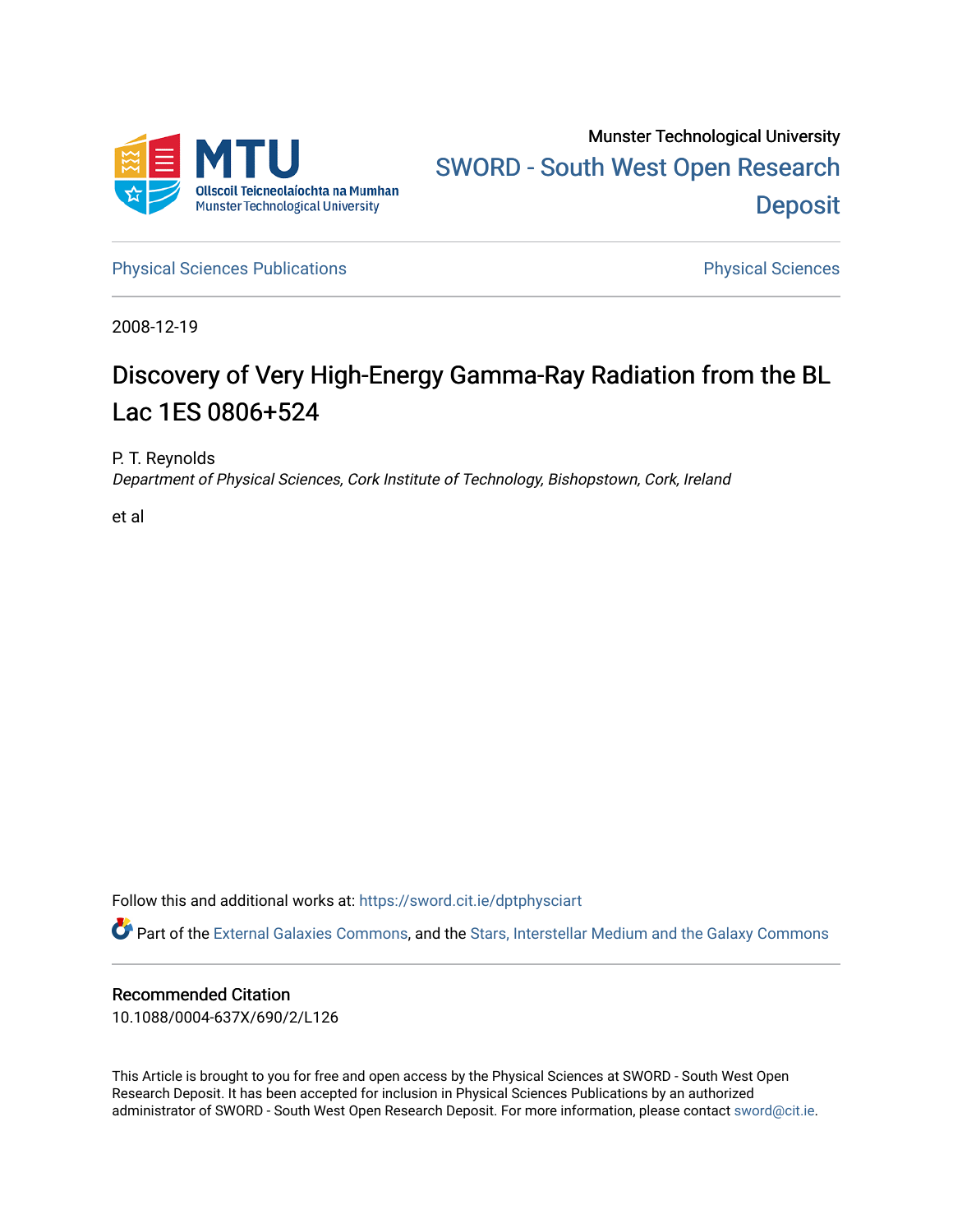### DISCOVERY OF VERY HIGH ENERGY GAMMA-RAY RADIATION FROM THE BL LAC 1ES 0806+524

V. Acciari<sup>1</sup>, E. Aliu<sup>2</sup>, T. Arlen<sup>3</sup>, M. Bautista<sup>4</sup>, M. Beilicke<sup>5</sup>, W. Benbow<sup>6</sup>, M. Böttcher<sup>7</sup>, S. M. Bradbury<sup>8</sup>, J. H. BUCKLEY<sup>5</sup>, V. BUGAEV<sup>5</sup>, Y. BUTT<sup>9</sup>, K. BYRUM<sup>10</sup>, A. CANNON<sup>11</sup>, O. CELIK<sup>3</sup>, A. CESARINI<sup>12</sup>, Y. C. CHOW<sup>3</sup>, L. CIUPIK<sup>13</sup>, P.  $\text{CoGAN}^4$ , P. Colin<sup>14</sup>, W. Cui<sup>15</sup>, R. Dickherber<sup>5</sup>, C. Duke<sup>16</sup>, T. Ergin<sup>9</sup>, A. Falcone<sup>17</sup>, S. J. Fegan<sup>3</sup>, J. P. Finley<sup>15</sup>, G. FINNEGAN<sup>14</sup>, P. FORTIN<sup>18</sup>, L. FORTSON<sup>13</sup>, A. FURNISS<sup>19</sup>, D. GALL<sup>15</sup>, K. GIBBS<sup>6</sup>, G. H. GILLANDERS<sup>12</sup>, J. GRUBE<sup>11</sup>, R. GUENETTE<sup>4</sup>, G. GYUK<sup>13</sup>, D. HANNA<sup>4</sup>, E. HAYS<sup>20</sup>, J. HOLDER<sup>2</sup>, D. HORAN<sup>21</sup>, C. M. HUI<sup>14</sup>, T. B. HUMENSKY<sup>22</sup>, A. IMRAN<sup>23</sup> P. KAARET<sup>24</sup>, N. KARLSSON<sup>13</sup>, M. KERTZMAN<sup>25</sup>, D. KIEDA<sup>14</sup>, J. KILDEA<sup>6</sup>, A. KONOPELKO<sup>26</sup>, H. KRAWCZYNSKI<sup>5</sup>, F. KRENNRICH<sup>23</sup>, M. J. Lang<sup>12</sup>, S. LeBohec<sup>14</sup>, G. Maier<sup>4</sup>, A. McCann<sup>4</sup>, M. McCutcheon<sup>4</sup>, J. Millis<sup>27</sup>, P. Moriarty<sup>1</sup>, R. Mukherjee<sup>18</sup>, T. Nagai<sup>23</sup>, R. A. Ong<sup>3</sup>, A. N. Otte<sup>19</sup>, D. Pandel<sup>24</sup>, J. S. Perkins<sup>6</sup>, D. Petry<sup>28</sup>, M. Pohl<sup>23</sup>, J. Quinn<sup>11</sup>, K. Ragan<sup>4</sup>, L. C. Reyes<sup>29</sup>, P. T. Reynolds<sup>30</sup>, E. Roache<sup>6</sup>, J. Rose<sup>8</sup>, M. Schroedter<sup>23</sup>, G. H. Sembroski<sup>15</sup>, A. W. Smith<sup>10</sup>, D. Steele<sup>13</sup>, S. P. SWORDY<sup>22</sup>, M. THEILING<sup>6</sup>, J. A. TONER<sup>12</sup>, L. VALCARCEL<sup>4</sup>, A. VARLOTTA<sup>15</sup>, V. V. VASSILIEV<sup>3</sup>, R. G. WAGNER<sup>10</sup>, S. P. WAKELY<sup>22</sup>, J. E. WARD<sup>11</sup>, T. C. WEEKES<sup>6</sup>, A. WEINSTEIN<sup>3</sup>, R. J. WHITE<sup>8</sup>, D. A. WILLIAMS<sup>19</sup>, S. WISSEL<sup>22</sup>, M. WOOD<sup>3</sup>, AND B. ZITZER<sup>15</sup> <sup>1</sup> Department of Life and Physical Sciences, Galway-Mayo Institute of Technology, Dublin Road, Galway, Ireland  $^2$  Department of Physics and Astronomy and the Bartol Research Institute, University of Delaware, Newark, D <sup>8</sup> School of Physics and Astronomy, University of Leeds, Leeds LS2 9JT, UK<br><sup>9</sup> Harvard-Smithsonian Center for Astrophysics, 60 Garden Street, Cambridge, MA 02138, USA<br><sup>10</sup> Argonne National Laboratory, 9700 S. Cass Avenue, <sup>11</sup> School of Physics, University College Dublin, Belfield, Dublin 4, Ireland <sup>12</sup> School of Physics, National University of Ireland, Galway, Ireland <sup>13</sup> Astronomy Department, Adler Planetarium and Astronomy Museum, Chicago, IL 60605, USA <sup>14</sup> Physics Department, University of Utah, Salt Lake City, UT 84112, USA <sup>15</sup> Department of Physics, Purdue University, West Lafa <sup>17</sup> Department of Astronomy and Astrophysics, 525 Davey Lab, Pennsylvania State University, University Park, PA 16802, USA<br><sup>18</sup> Department of Physics and Astronomy, Barnard College, Columbia University, NY 10027, USA<br><sup>18</sup> <sup>26</sup> Department of Physics, Pittsburg State University, 1701 South Broadway, Pittsburg, KS 66762, USA Department of Physics, Anderson University, 1100 East 5th Street, Anderson, IN 46012, USA <sup>28</sup> European Southern Observatory, Karl-Schwarzchild-Strasse 2, 85748 Garching, Germany

 $^{29}$  Kavli Institute for Cosmological Physics, University of Chicago, Chicago, IL 60637, USA  $^{30}$  Department of Applied Physics and Instumentation, Cork Institute of Technology, Bishopstown, Cork, Ireland

*Received 2008 November 1; accepted 2008 November 19; published 2008 December 19*

#### ABSTRACT

The high-frequency-peaked BL Lacertae object 1ES 0806+524, at redshift  $z = 0.138$ , was observed in the very high energy (VHE) gamma-ray regime by VERITAS between 2006 November and 2008 April. These data encompass the two- and three-telescope commissioning phases, as well as observations with the full four-telescope array. 1ES 0806+524 is detected with a statistical significance of 6.3 standard deviations from 245 excess events. Little or no measurable variability on monthly timescales is found. The photon spectrum for the period 2007 November to 2008 April can be characterized by a power law with photon index 3.6 ± 1.0<sub>stat</sub> ± 0.3<sub>sys</sub> between ∼ 300 GeV and ~ 700 GeV. The integral flux above 300 GeV is  $(2.2 \pm 0.5<sub>stat</sub> \pm 0.4<sub>sys</sub>) \times 10<sup>-12</sup> cm<sup>-2</sup> s<sup>-1</sup> which corresponds to 1.8% of$ the Crab Nebula flux. Non-contemporaneous multiwavelength observations are combined with the VHE data to produce a broadband spectral energy distribution that can be reasonably described using a synchrotron–self-Compton model.

*Key words:* BL Lacertae objects: individual (1ES 0806+524) – gamma rays: observations – ultraviolet: galaxies – X-rays: galaxies

#### 1. INTRODUCTION

Active galactic nuclei (AGN) are galactic cores with a luminosity that dominates the host galaxy. These central engines

are believed to be powered by supermassive black holes which draw surrounding matter into an accretion disk. The unified model (Urry & Padovani [1995\)](#page-4-0) of AGN implies that the observed emission from AGN is a strong function of the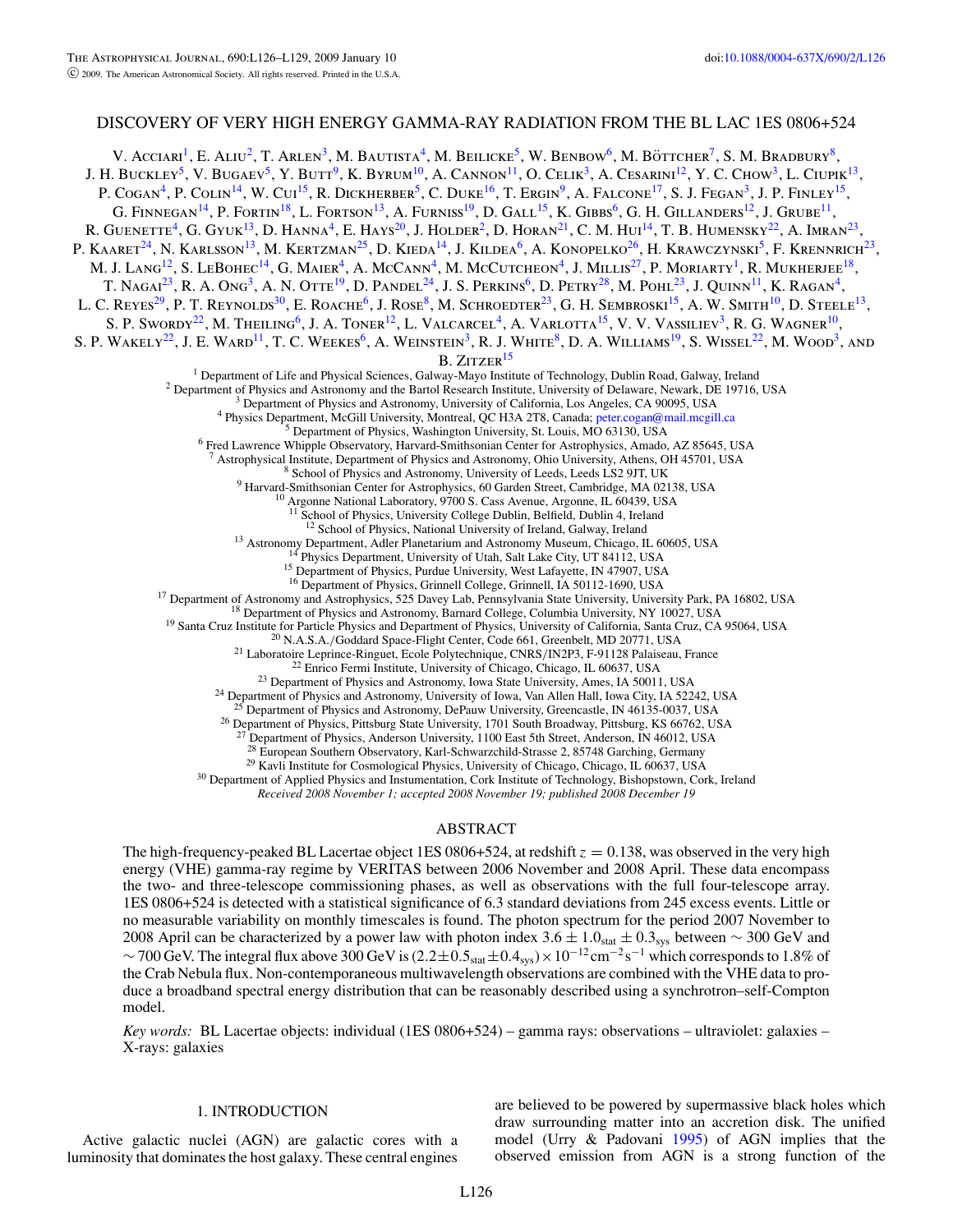observation angle in relation to the relativistic jet, with the highest energy observed emission beamed along the direction of the jet.

1ES 0806+524 was identified as a BL Lacertae object (Schachter et al. [1993\)](#page-4-0) using radio observations from the Green Bank 91 m telescope (Becker et al. [1991\)](#page-4-0) and X-ray observations from the Einstein Slew Survey (Elvis et al. [1992\)](#page-4-0). The redshift of the host galaxy is  $z = 0.138$  (Bade et al. [1998\)](#page-4-0). The blazar 1ES 0806+524 was suggested as a candidate very high energy (VHE) gamma-ray source based on the presence of both high-energy electrons and sufficient seed photons (Costamante & Ghisellini [2002\)](#page-4-0). That work predicts an intrinsic flux in the VHE regime of  $\mathcal{F}_{E>0.3 \text{ TeV}} = 1.36 \times 10^{-11} \text{ cm}^{-2} \text{ s}^{-1}.$ 

Very high energy gamma-ray observations of 1ES 0806+524 reported by the Whipple Collaboration (Horan et al. [2004;](#page-4-0) de la Calle Pérez et al. [2003\)](#page-4-0) indicated flux upper limits of  $\mathcal{F}_{E>0.3 \text{ TeV}} < 1.4 \times 10^{-11} \text{ cm}^{-2} \text{ s}^{-1}$  and  $\mathcal{F}_{E>0.3 \text{ TeV}} < 16.8 \times 10^{-11} \text{ cm}^{-2} \text{ s}^{-1}$  from the 1996 and 2000 observing seasons and  $\mathcal{F}_{E>0.3 \text{ TeV}}$  < 1.47 × 10<sup>-11</sup> cm<sup>-2</sup> s<sup>-1</sup> from the 2000 to 2002 observing seasons. Observations reported by the HEGRA Collaboration (Aharonian et al. [2004\)](#page-4-0) indicated an upper limit of  $\mathcal{F}_{E>1.09 \text{ TeV}} < 43 \times 10^{-11} \text{ cm}^{-2} \text{ s}^{-1}$  based on one hour of observations. Observations of 1ES 0806+524 in late 2006 and early 2007 with VERITAS (Cogan et al. [2007a\)](#page-4-0) yielded evidence for weak emission with a statistical significance of 2.5 standard deviations in 35 hr. The data reported in Cogan et al. [\(2007a\)](#page-4-0) are combined with the data from the 2007*/*2008 observing season here.

#### 2. OBSERVATIONS AND ANALYSIS

VERITAS (Weekes et al. [2002\)](#page-4-0) is an array of four 12 m diameter imaging Cherenkov telescopes located at the Fred Lawrence Whipple Observatory in southern Arizona (1268 m a.s.l.,  $31^{\circ}40'30''$ N,  $110^{\circ}57'07''$ W).

Observations of 1ES 0806+524 were made between 2006 November and 2007 February during the construction phase of VERITAS and from 2007 November to 2008 April during the full four-telescope operation. All observations were taken in *wobble* mode (Fomin et al. [1994\)](#page-4-0), where the target is offset from the center of the field of view by  $\pm 0.3$  or  $\pm 0.5$ . After quality selection to remove data suffering from poor weather or technical problems, a total of 65 hr of observations is available. These data comprise 5 hr with a T1*/*T2 configuration, 25 hr with a T1*/*T2*/*T3 configuration, and 35 hr with a T1*/*T2*/* T3*/*T4 configuration. These data were analyzed using the standard offline VERITAS data analysis package *VEGAS* (Cogan et al. [2007b\)](#page-4-0). Consistent results are obtained using independent analysis packages.

Shower images of extensive air showers in each camera are gain-corrected and cleaned (Cogan [2007c\)](#page-4-0) before being parameterized using a moment analysis (Hillas [1985\)](#page-4-0). Prior to stereoscopic reconstruction, a pre-selection retaining images with a size greater than 75 photoelectrons, with greater than 4 pixels surviving cleaning, and with a distance from the center of the field of view to the image centroid of less than 1°43 is applied. Events where only images from the two closestspaced telescopes survive the pre-selection are rejected. Each shower is parameterized using mean-scaled width (MSW) and mean-scaled length (MSL) (Konopelko et al. [1995\)](#page-4-0). Gamma-ray selection criteria of MSW *<* 1*.*16 and MSL *<* 1*.*36 are used to reject most of the background while retaining a large portion of the signal. These selection criteria were optimized assuming a source strength of 3% of the Crab Nebula flux.

**Figure 1.** Distribution of the parameter  $\theta^2$ , the squared angular distance between the reconstructed shower direction and the location of 1ES 0806+524. The vertical line, located at  $\theta^2 = 0.013^2$  indicates the size of the integration region. The simulated line indicates the expected shape of the  $\theta^2$  distribution for a point source of this strength.

Background estimation is performed using the reflectedregion background model (Berge et al. [2007\)](#page-4-0). In this scheme, an integration region is placed around 1ES 0806+524, with background integration regions distributed around the field of view. The number of events in the integration region is termed ON, the number of events in the background region is termed OFF, and the ratio of the integration areas is termed *α*. As the data comprise observations with different absolute wobble offsets, a generalized version of Equation (17) from Li & Ma [\(1983\)](#page-4-0), as noted in Aharonian et al. [\(2004\)](#page-4-0), is used to compute the statistical significance of the excess.

The entire VERITAS dataset from 2006 through 2008 reveals the existence of VHE gamma-ray emission from 1ES 0806+524 with a statistical significance of 6.3 standard deviations above an energy threshold of  $\sim$  300 GeV. The total number of ON counts is 1543, the total number of OFF counts is 13311, and the effective ratio of the integration regions (accounting for the different wobble offsets) is  $\alpha = 0.0975$ , yielding an excess of 245 events.

A distribution of the squared angular distance (referred to as  $\theta^2$ ) between the position of 1ES 0806+524 and the reconstructed shower direction is shown in Figure 1. The integration region used in the reflected-region analysis is indicated by the vertical line situated at  $\theta^2 = 0.013^2$ . The scaled background counts are shown for comparison, and are computed using the centers of the reflected regions as the reference points. The distribution of excess gamma-ray counts is consistent with that given by a point source located at right ascension  $8<sup>h</sup>9<sup>m</sup>59<sup>s</sup> \pm 9<sup>s</sup>$  and declination  $52°19' \pm 2'$ . There is an added combined systematic angular uncertainty of  $\sim 100''$ . This is consistent, within error, with the position of the radio source at right ascension 8<sup>h</sup>9<sup>m</sup>49<sup>°</sup>. 2 and declination  $52^{\circ}18'58''$  (Kovalev et al.  $2007$ ).

Only those data taken with four operating telescopes are used for a spectral analysis, owing to the superior energy resolution afforded. The subset of data, taken during the 2007*/*2008 observing period, reveals a total of 176 ON events and 1334 OFF events with a statistical significance of  $4.4\sigma$  using Equation (17) from Li & Ma [\(1983\)](#page-4-0), where  $\alpha = 0.09$ , yielding an excess

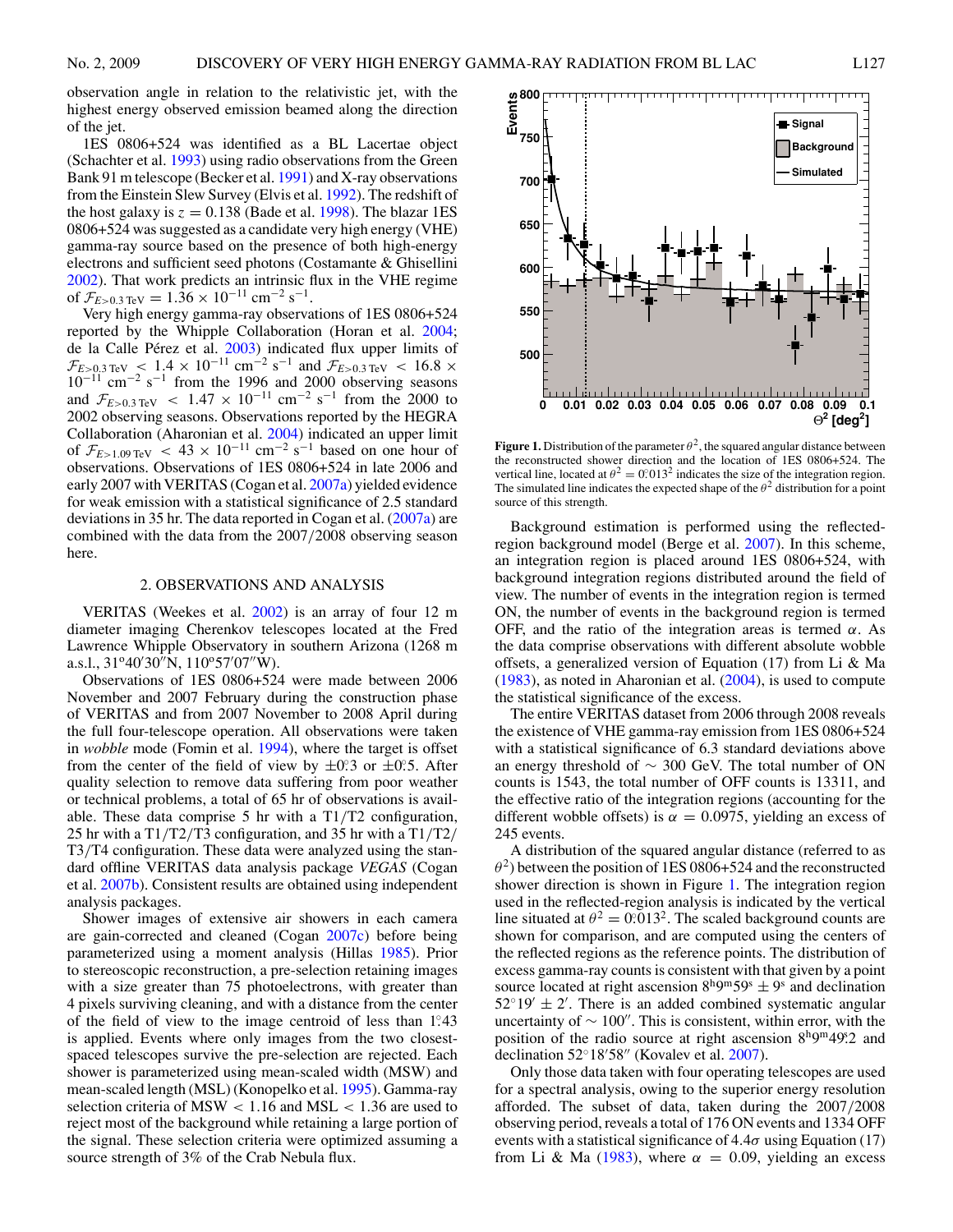

**Figure 2.** Differential photon spectrum of 1ES 0806+524. The spectrum is well fitted by a power law with index  $3.6 \pm 1.0$ <sub>stat</sub>  $\pm 0.3$ <sub>stat</sub>. The deabsorbed spectrum is calculated by applying the extragalactic absorption model according to Franceschini et al. [\(2008\)](#page-4-0).

of 55 events. The differential photon spectrum can be fitted using a power law of the form  $dN/dE = F_0 \times (E/400 \,\text{GeV})^{-\Gamma}$ where  $F_0 = (6.8 \pm 1.7<sub>stat</sub> \pm 1.3<sub>sys</sub>) \times 10<sup>-12</sup> cm<sup>-2</sup> s<sup>-1</sup>$  and  $\Gamma =$  $3.6 \pm 1.0$ <sub>stat</sub>  $\pm 0.3$ <sub>sys</sub> (see Figure 2). The fit yields a  $\chi^2$ /dof of 0.07*/*2, where dof is the number of degrees of freedom. Upper limits for two spectral points above ∼ 700 GeV are calculated at the 90% confidence level according to Helene [\(1984\)](#page-4-0).

Absorption on the infrared component of the extragalactic background light results in an attenuation of high-energy photons (Gould  $&$  Schréder [1967\)](#page-4-0). The absorption model according to Franceschini et al. [\(2008\)](#page-4-0) is used to calculate the deabsorbed spectrum. This is achieved by scaling each flux point according to  $\mathcal{F}_{int} = \mathcal{F}_{obs}e^{\tau(E,z)}$ , where *E* is the energy at that flux point, *z* is the redshift, and  $\tau$  is a function describing the absorption model. A power-law fit to the resultant flux points results in a spectral index of  $-2.8 \pm 0.5$ <sub>stat</sub>.

The integral light curve above 300 GeV is shown in Figure 3 with the data binned per month. A constant fit yields a  $\chi^2$ /dof of 6.78*/*5 indicating little or no measurable variability.

#### 3. ANALYSIS OF *SWIFT* UVOT AND XRT DATA

Following the announcement of the discovery of 1ES 0806+524 by VERITAS in the VHE gamma-ray regime (Swordy [2008a\)](#page-4-0), 1ES 0806+524 was observed by *Swift* (Gehrels et al. [2004\)](#page-4-0) in the ultraviolet to optical and X-ray energy bands using the UVOT and XRT between 2008 March 8 and 2008 March 12. Data reduction is carried out with the HEAsoft 6.4 package. The *Swift* XRT data were taken in a photon counting mode at a rate below 0.6 counts  $s^{-1}$ , so photon pileup is not evident. The XRTPIPELINE tool is used to calibrate and clean the XRT event files. Source and background counts are extracted from circular regions of radius 30 and 40 pixels, respectively. The 0.6 to 10 keV energy spectra are fitted by a power law with fixed Galactic column density of  $N_{\text{H}} = 4.4 \times 10^{20} \text{ cm}^{-2}$ (Dickey & Lockman [1990\)](#page-4-0). Marginal flux variability is seen from 2008 March 8 to 12, with the photon index hardening from  $\Gamma = 2.67 \pm 0.08$  to  $\Gamma = 2.53 \pm 0.07$ .



**Figure 3.** Month-by-month integral flux above 300 GeV from observations of 1ES 0806+524. The chi-square probability of the straight-line fit is 0.24.

*Swift* UVOT data are reduced with the UVOTSOURCE tool to extract counts, correct for coincidence losses, apply background subtraction, and calculate the source flux. The standard 5 arcsec radius source aperture is used, with a 20 arcsec background region. The source fluxes are dereddened using the interstellar extinction curve in Fitzpatrick [\(1999\)](#page-4-0).

#### 4. DISCUSSION AND MODELING

Non-contemporaneous data from the *Swift* UVOT<sup>31</sup> and XRT are combined with the VERITAS data and an archival optical data point (from the Tuorla 1m telescope $(32)$ ) to produce a broadband spectral energy distribution in a  $vF_v$  representation as shown in Figure [4.](#page-4-0) The Tuorla data were taken with an *R*-band filter and host-galaxy subtraction is applied. The spectral energy distribution (SED) is modeled using the equilibrium version of the one-zone jet radiation transfer code of Böttcher  $&$  Chiang [\(2002\)](#page-4-0), with parameters appropriate for a pure synchrotron– self-Compton (SSC) model. This model assumes a population of ultrarelativistic nonthermal electrons (and positrons) injected into a spherical comoving volume (referred to as the *blob*). The injection spectrum is characterized by an injection power  $L_{\text{inj}}(t)$ with an unbroken power-law distribution between energies *γ*<sup>1</sup> and  $\gamma_2$  with index *q*. The jet moves with relativistic speed  $\beta c$  and it is characterized by Doppler factor *D* which is dependent on the line of sight. The injected particles suffer radiative losses via synchrotron emission and Compton upscattering of synchrotron photons.

The SSC model has been fitted to the data, with different parameters obtained for the 2008 March 8 and 2008 March 12 data sets. For 2008 March 8, we obtain  $L_{\text{inj}}(t) = 1.9 \times$  $10^{43}$  erg s<sup>-1</sup> with an injection spectrum described by  $\gamma_1$  =  $1.77 \times 10^4$ ,  $\gamma_2 = 2 \times 10^5$ , spectral index  $q = 3.1$ , and a magnetic field strength of 0*.*39 Gauss. The corresponding parameters for the 2008 March 12 data set are  $1.6 \times 10^{43}$  erg s<sup>-1</sup>,  $\gamma_1 = 1.6 \times 10^4$ ,  $\gamma_2 = 2 \times 10^5$ , injection spectral index  $q = 2.7$ , and a magnetic field strength of 0.5 Gauss. The blob radius is  $5 \times 10^{15}$  cm in both cases. A Lorentz factor of  $\Gamma = 20$  is used, with the simplifying

 $31$  Note that the host galaxy contribution is not important in UV.

<sup>32</sup> <http://users.utu.fi/kani/1m/>